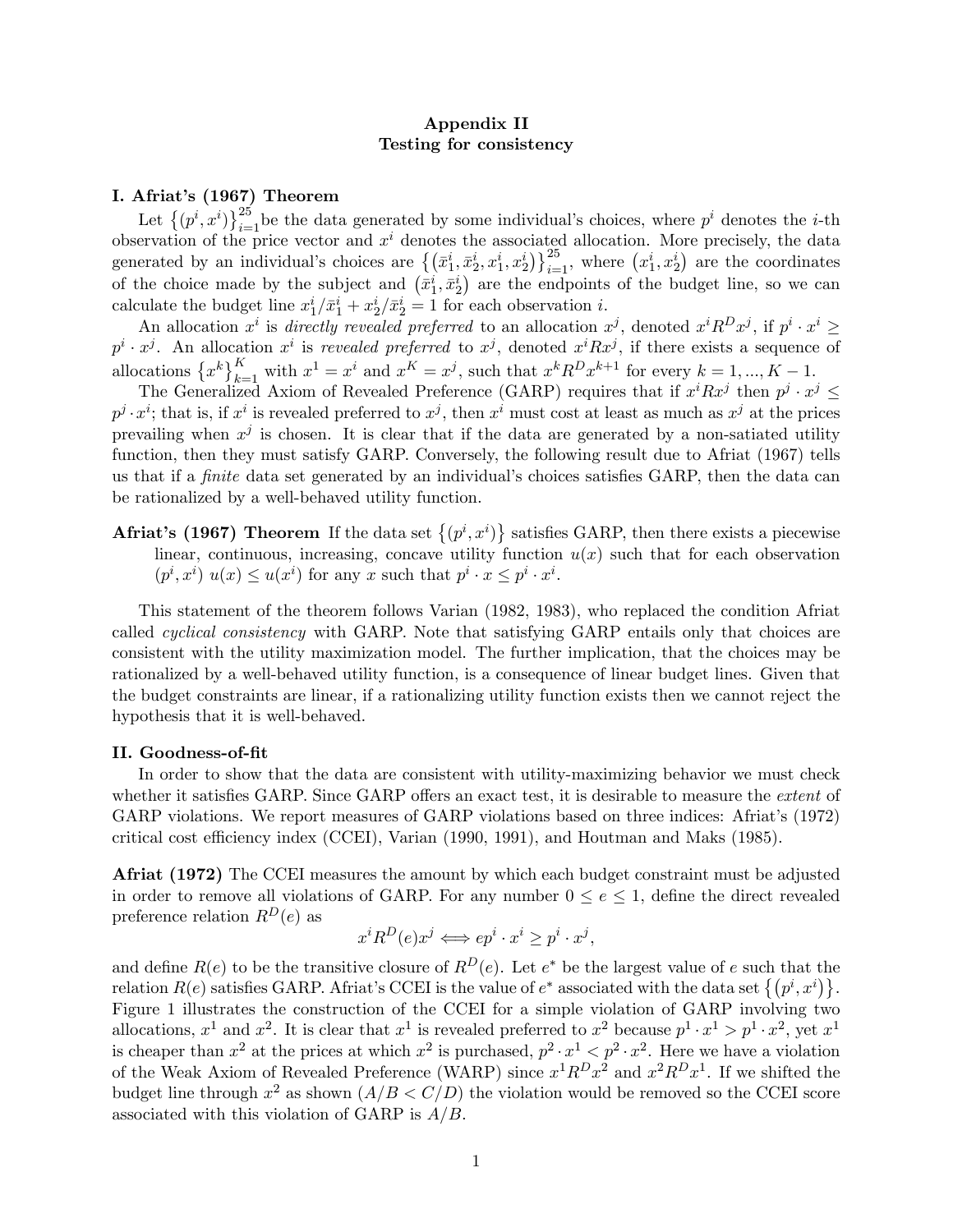#### [Figure 1 here]

The CCEI is bounded between zero and one and the closer it is to one, the smaller the perturbation of the budget lines required to remove all violations and thus the closer the data are to satisfying GARP. Although the CCEI provides a summary statistic of the overall consistency of the data with GARP, it does not give any information about which of the observations  $(p^i, x^i)$  are causing the most severe violations. A single large violation may lead to a small value of the index while a large number of small violations may result in a much larger efficiency index.

Varian (1990, 1991) Varian refined Afriat's CCEI to provide a measure that reflects the minimum adjustment required to eliminate the violations of GARP associated with each observation  $(p^i, x^i)$ . In particular, fix an observation  $(p^i, x^i)$  and let  $e^i$  be the largest value of e such that  $R(e)$  has no violations of GARP within the set of allocations  $x^j$  such that  $x^i R(e) x^j$ . The value  $e^i$  measures the efficiency of the choices when compared to the allocation  $x^i$ . Knowing the efficiencies  $\{e^i\}$  for the entire set of observations  $\{(p^i, x^i)\}\$ allows us to say where the inefficiency is greatest or least. When a single number is desired, as here, Varian (1990, 1991) uses  $e^* = \min\{e^i\}$ . Thus, the Varian (1990, 1991) score associated with the violation of GARP depicted in Figure 1 above is also  $A/B$ . More generally, the Varian (1990, 1991) index is a lower bound on the CCEI.

Echenique et al. (2011) Echenique et al. also provide a disaggregated measure that indicates the amount of money one can extract from an individual for each violation of GARP. Their measure is based on the idea that an individual who violates GARP can be exploited as a "money pump." The construction of their money pump index for a simple violation of GARP is also illustrated in Figure 1 above. An "arbitrager" who chooses allocation  $x^1$  at prices  $p^2$  and allocation  $x^2$  at prices  $p<sup>1</sup>$  could profitably trade  $x<sup>1</sup>$  with the individual at prices  $p<sup>1</sup>$  and  $x<sup>2</sup>$  at prices  $p<sup>2</sup>$ , yielding a profit

$$
mp = p1(x1 – x2) + p2(x2 – x1) = C/D + A/B.
$$

Echenique et al. (2011) use money pump index to measure the extent of each GARP violation. To summarize consistency, they use the mean and median money pump scores across all violations of GARP (cyclic sequences of allocations). The reasons for the discrepancies between the CCEI and the Varian (1990, 1991) index and the money pump index are discussed in Echenique et al. (2011).

Houtman and Maks (1985) Houtman and Maks find the largest subset of choices that is consistent with GARP. This method has a couple of drawbacks. First, some observations may be discarded even if the associated GARP violations could be removed by small perturbations of the budget line. Second, since the algorithm is computationally very intensive, for a small number of subjects we report upper bounds on the consistent set. We compute the Houtman and Maks (1985) scores using the algorithm developed by Dean and Martin (2010).

In reporting our results, we focus on the CCEI, which offers a straightforward interpretation. The econometric results based on the indices proposed by Varian (1990, 1991) and Houtman and Maks (1985) are presented in Appendix III.<sup>1</sup> In practice, these measures yield qualitatively very similar results. We therefore do not repeat the econometric analysis with the "money pump" measure of Echenique et al. (2011). Figure 2 summarizes the mean Varian (1990, 1991) and Houtman and Maks (1985) scores and 95 percent confidence intervals across selected socioeconomic categories. Table 1 below provides a summary of each consistency score. There is considerable heterogeneity within and across categories for all measures.

<sup>&</sup>lt;sup>1</sup>Appendix III: http://emlab.berkeley.edu/~kariv/CKMS\_I\_A3.pdf.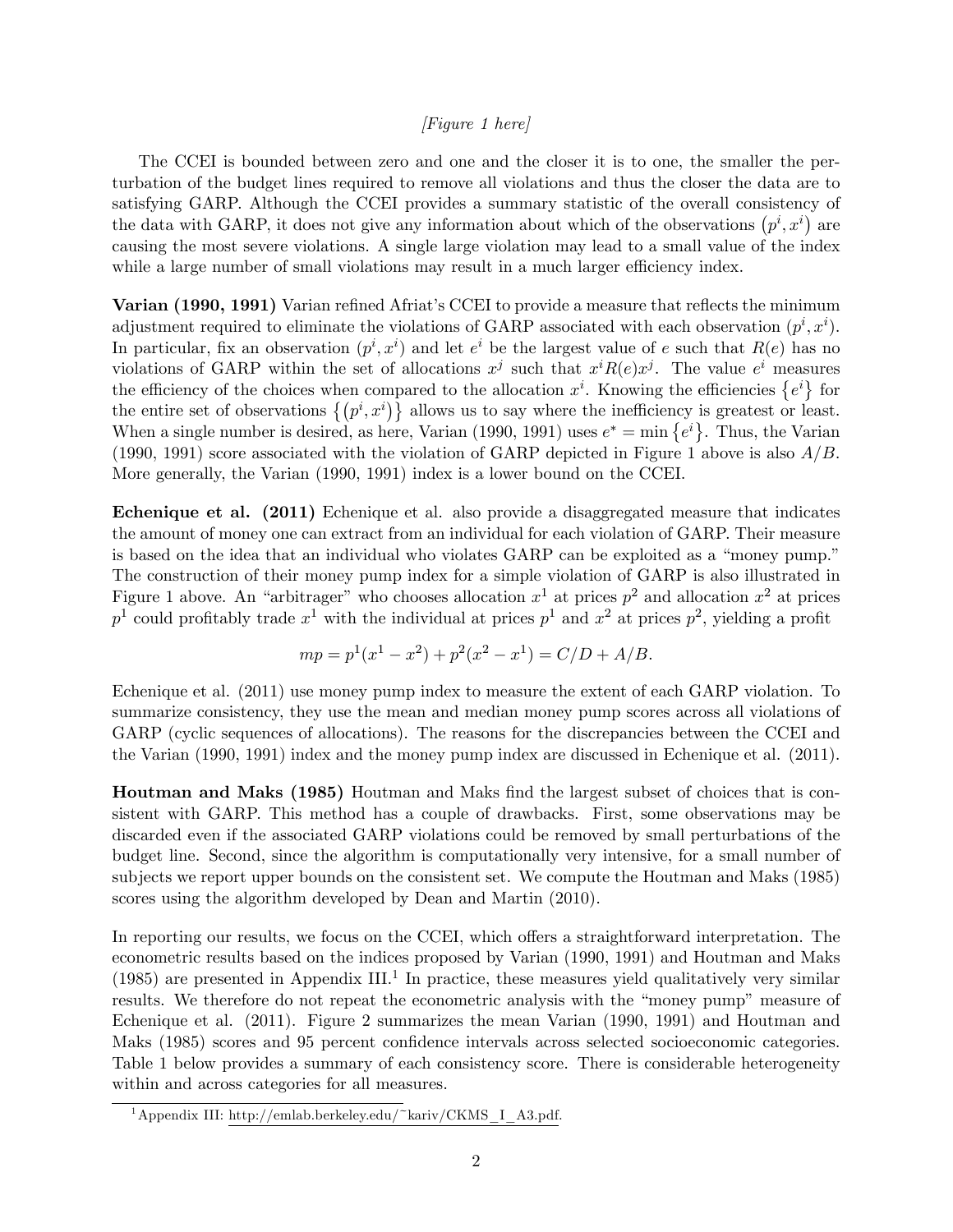#### [Figure 2 here] [Table 1 here]

#### III. The power of the GARP tests

Revealed preference tests have a drawback: there is no natural threshold for determining whether subjects are so close to satisfying GARP that they can be considered utility maximizers. Varian (1991) suggests a threshold of 0.95 for the CCEI. If we follow Varian, we find that out of the 1,182 subjects, 534 subjects (45.2 percent) have CCEI scores above this threshold and of those 269 subjects (22.8 percent) have no violations of GARP.

To generate a benchmark against which to compare these CCEI scores, we use the test designed by Bronars (1987), which builds on Becker (1962) and employs the choices of a hypothetical subject who chooses randomly among all allocations on each budget line as a point of comparison. The mean CCEI score across all subjects in our experiment is 0.881 whereas the mean CCEI score for a random sample of 25,000 simulated subjects is 0.659. More than half of actual subjects have CCEI's above 0.925, while only about five percent of simulated subjects have CCEI's that high.

The Bronarsí(1987) test has often been applied to experimental data, so using it situates our results in a literature. The setup used in this study has the highest Bronars power of one (all random subjects had violations). Our results show that the experiment is sufficiently powerful to exclude the possibility that consistency is the accidental result of random behavior. To provide a more informative metric of the consistency of choices, we follow Choi et al. (2007a) who extend and generalize the Bronars (1987) test by employing a random sample of simulated subjects who maximize a utility function  $U(\cdot)$  with error where the likelihood of error is assumed to be a decreasing function of its cost. In particular, we assume an idiosyncratic preference shock that has a logistic distribution. This implies the probability of choosing the allocation  $x^*$  satisfies

$$
\Pr(x^*) = \frac{e^{\gamma \cdot U(x^*)}}{\int \limits_{x:p \cdot x=1} e^{\gamma \cdot U(x)}},
$$

where the parameter  $\gamma$  reflects sensitivity to differences in utility. The choice of allocation becomes purely random as  $\gamma$  goes to zero (Bronars test), whereas the probability of the allocation yielding the highest utility increases as  $\gamma$  increases.

The histograms in Figure 3 below summarize the distributions of CCEI scores generated by samples of 25,000 simulated subjects who implement the logarithmic von Neumann-Morgenstern utility function  $\log x_1 + \log x_2$  with various levels of precision  $\gamma$ . The horizontal axis measures the fractions for different intervals of CCEI scores and the vertical axis measures the percentage of subjects corresponding to each interval. Each of the simulated subjects makes 25 choices from randomly generated budget lines in the same way as the human subjects do. The number above each bar of the histogram represents the percentage of actual subjects corresponding to each interval. The histograms show the extent to which subjects did worse than choosing consistently and the extent to which they did better than choosing randomly. The histograms thus demonstrate that if utility maximization is not in fact the correct model, then our experiment is sufficiently powerful to detect it.

$$
[Figure\ 3\ here]
$$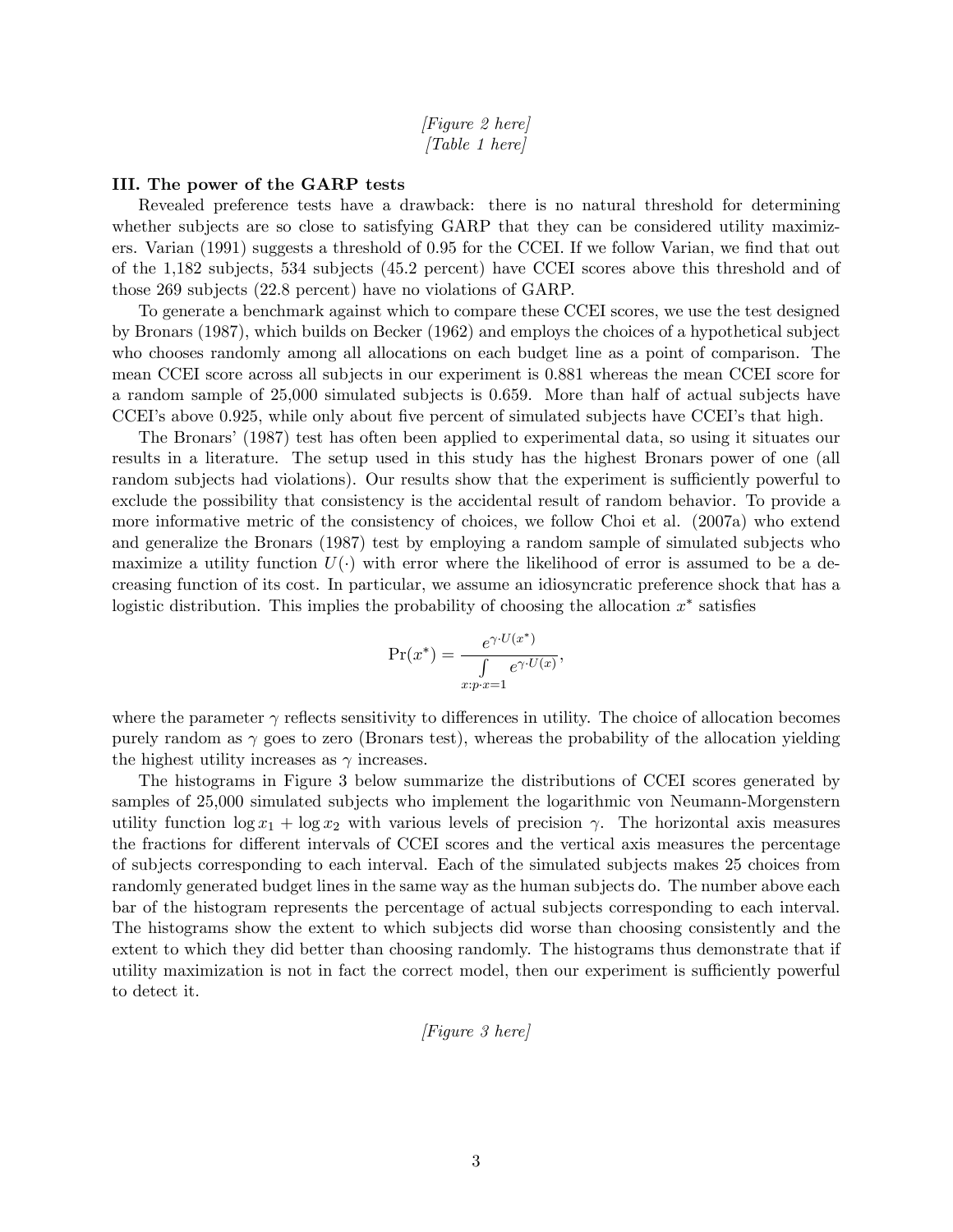#### IV. Additional references

- 1. Becker, G. (1962) "Irrational Behavior and Economic Theory." Journal of Political Economy, 70, pp. 1-13
- 2. Bronars, S. (1987) "The power of nonparametric tests of preference maximization." Econometrica, 55, pp. 693-698.
- 3. Dean, M. and D. Martin (2010) "How Rational are your Choice Data?" Mimeo.
- 4. Houtman, M. and J. Maks (1985) "Determining all Maximial Data Subsets Consistent with Revealed Preference." Kwantitatieve Methoden, 19, pp. 89-104.
- 5. Varian, H. (1982) "The Nonparametric Approach to Demand Analysis." Econometrica, 50, pp. 945-972.
- 6. Varian, H. (1983) "Non-Parametric Tests of Consumer Behaviour." Review of Economic Studies, 50, pp. 99-110.
- 7. Varian, H. (1990) "Goodness-of-Fit in Optimizing Models." Journal of Econometrics, 46, pp. 125-140.
- 8. Varian, H. (1991) "Goodness-of-Fit for Revealed Preference Tests." Mimeo.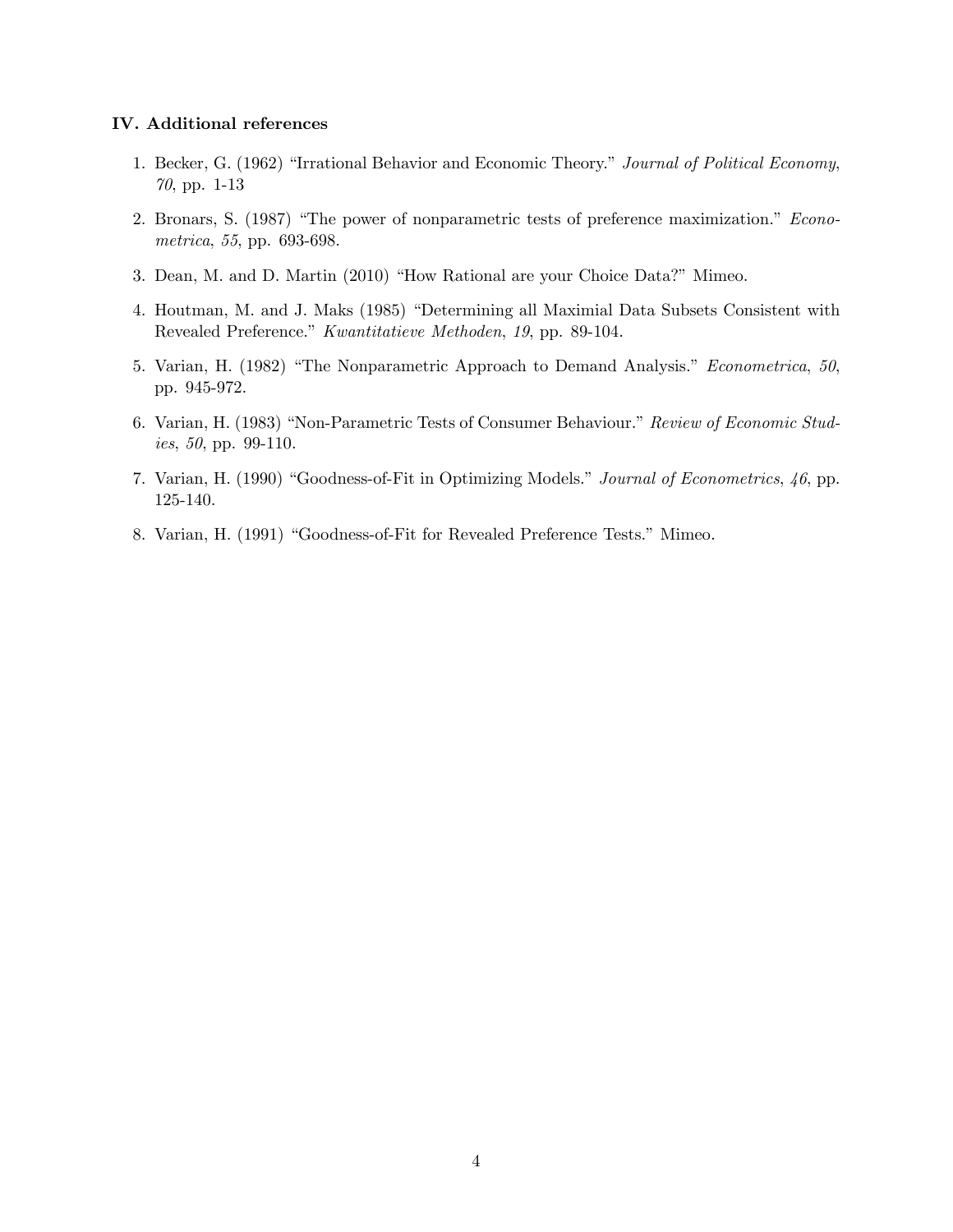### Table 1. Consistency scores

## A. CCEI

|                          | Percentiles |           |       |       |       |       |       |             |
|--------------------------|-------------|-----------|-------|-------|-------|-------|-------|-------------|
|                          | Mean        | Std. Dev. | 10    | 25    | 50    | 75    | 90    | $#$ of obs. |
| All                      | 0.881       | 0.141     | 0.676 | 0.808 | 0.930 | 0.998 | 1.000 | 1182        |
| Female                   | 0.874       | 0.147     | 0.666 | 0.796 | 0.928 | 0.998 | 1.000 | 537         |
| Age                      |             |           |       |       |       |       |       |             |
| 16-34                    | 0.920       | 0.119     | 0.734 | 0.881 | 0.979 | 1.000 | 1.000 | 219         |
| 35-49                    | 0.906       | 0.123     | 0.708 | 0.853 | 0.966 | 1.000 | 1.000 | 309         |
| 50-64                    | 0.863       | 0.142     | 0.666 | 0.784 | 0.901 | 0.985 | 1.000 | 421         |
| $65+$                    | 0.843       | 0.164     | 0.595 | 0.770 | 0.882 | 0.981 | 1.000 | 233         |
| Education                |             |           |       |       |       |       |       |             |
| Low                      | 0.863       | 0.143     | 0.665 | 0.782 | 0.906 | 0.987 | 1.000 | 397         |
| Medium                   | 0.881       | 0.140     | 0.689 | 0.814 | 0.926 | 0.998 | 1.000 | 351         |
| High                     | 0.899       | 0.137     | 0.686 | 0.842 | 0.963 | 1.000 | 1.000 | 430         |
| Household monthly income |             |           |       |       |       |       |       |             |
| $\bigoplus -2499$        | 0.856       | 0.154     | 0.617 | 0.769 | 0.911 | 0.983 | 1.000 | 269         |
| €2500-3499               | 0.885       | 0.133     | 0.705 | 0.809 | 0.925 | 0.999 | 1.000 | 302         |
| €500-4999                | 0.882       | 0.141     | 0.649 | 0.817 | 0.932 | 0.999 | 1.000 | 345         |
| $€000+$                  | 0.901       | 0.131     | 0.729 | 0.836 | 0.968 | 1.000 | 1.000 | 266         |
| Occupation               |             |           |       |       |       |       |       |             |
| Paid work                | 0.896       | 0.131     | 0.705 | 0.833 | 0.950 | 1.000 | 1.000 | 628         |
| House work               | 0.873       | 0.151     | 0.649 | 0.795 | 0.937 | 0.999 | 1.000 | 137         |
| Retired                  | 0.839       | 0.158     | 0.597 | 0.767 | 0.876 | 0.971 | 1.000 | 247         |
| Others                   | 0.891       | 0.129     | 0.712 | 0.809 | 0.936 | 0.998 | 1.000 | 170         |
| Household composition    |             |           |       |       |       |       |       |             |
| Partnered                | 0.878       | 0.142     | 0.673 | 0.802 | 0.927 | 0.998 | 1.000 | 956         |
| Children                 | 0.899       | 0.128     | 0.704 | 0.835 | 0.959 | 1.000 | 1.000 | 490         |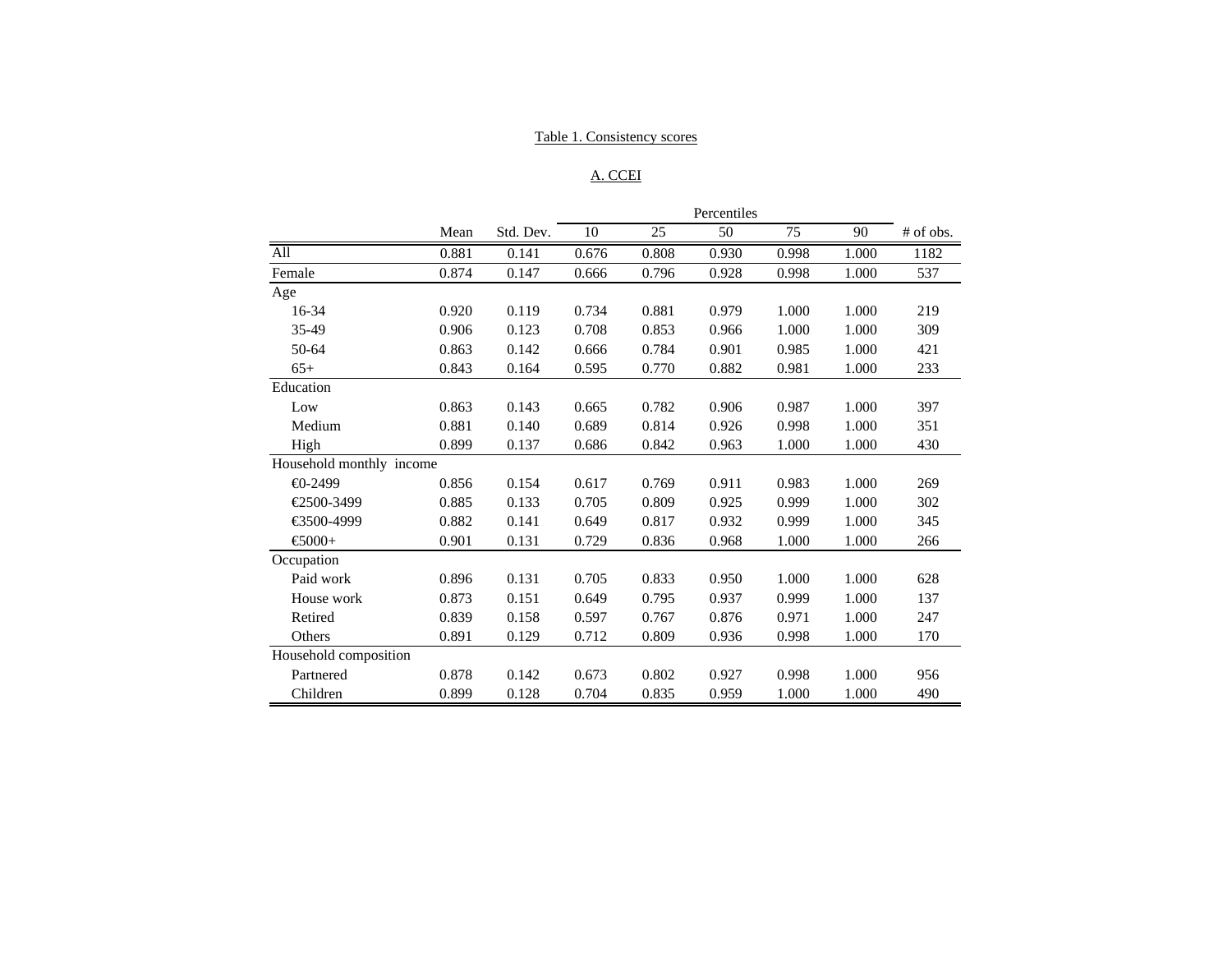|                          | Mean  | Std. Dev. | 10    | 25    | 50    | 75    | 90    | # of obs. |
|--------------------------|-------|-----------|-------|-------|-------|-------|-------|-----------|
| All                      | 0.736 | 0.262     | 0.330 | 0.515 | 0.820 | 0.991 | 1.000 | 1182      |
| Female                   | 0.724 | 0.268     | 0.325 | 0.484 | 0.804 | 0.989 | 1.000 | 537       |
| Age                      |       |           |       |       |       |       |       |           |
| 16-34                    | 0.818 | 0.236     | 0.418 | 0.670 | 0.945 | 1.000 | 1.000 | 219       |
| 35-49                    | 0.782 | 0.246     | 0.398 | 0.590 | 0.882 | 1.000 | 1.000 | 309       |
| 50-64                    | 0.699 | 0.263     | 0.296 | 0.479 | 0.764 | 0.949 | 1.000 | 421       |
| $65+$                    | 0.664 | 0.272     | 0.293 | 0.427 | 0.687 | 0.941 | 1.000 | 233       |
| Education                |       |           |       |       |       |       |       |           |
| Low                      | 0.696 | 0.268     | 0.301 | 0.452 | 0.760 | 0.961 | 1.000 | 397       |
| Medium                   | 0.734 | 0.253     | 0.380 | 0.515 | 0.787 | 0.990 | 1.000 | 351       |
| High                     | 0.776 | 0.256     | 0.341 | 0.600 | 0.891 | 1.000 | 1.000 | 430       |
| Household monthly income |       |           |       |       |       |       |       |           |
| $-2499$                  | 0.687 | 0.263     | 0.302 | 0.452 | 0.726 | 0.949 | 1.000 | 269       |
| €2500-3499               | 0.739 | 0.255     | 0.380 | 0.520 | 0.801 | 0.994 | 1.000 | 302       |
| €3500-4999               | 0.739 | 0.269     | 0.315 | 0.479 | 0.838 | 0.993 | 1.000 | 345       |
| $\epsilon$ 6000+         | 0.778 | 0.252     | 0.370 | 0.583 | 0.899 | 1.000 | 1.000 | 266       |
| Occupation               |       |           |       |       |       |       |       |           |
| Paid work                | 0.761 | 0.255     | 0.350 | 0.553 | 0.863 | 1.000 | 1.000 | 628       |
| House work               | 0.719 | 0.281     | 0.277 | 0.439 | 0.821 | 0.989 | 1.000 | 137       |
| Retired                  | 0.663 | 0.262     | 0.293 | 0.437 | 0.686 | 0.920 | 1.000 | 247       |
| Others                   | 0.760 | 0.252     | 0.373 | 0.536 | 0.853 | 0.991 | 1.000 | 170       |
| Household composition    |       |           |       |       |       |       |       |           |
| Partnered                | 0.732 | 0.263     | 0.330 | 0.512 | 0.818 | 0.989 | 1.000 | 956       |
| Children                 | 0.773 | 0.252     | 0.372 | 0.558 | 0.883 | 1.000 | 1.000 | 490       |

### B. Varian (1990, 1991)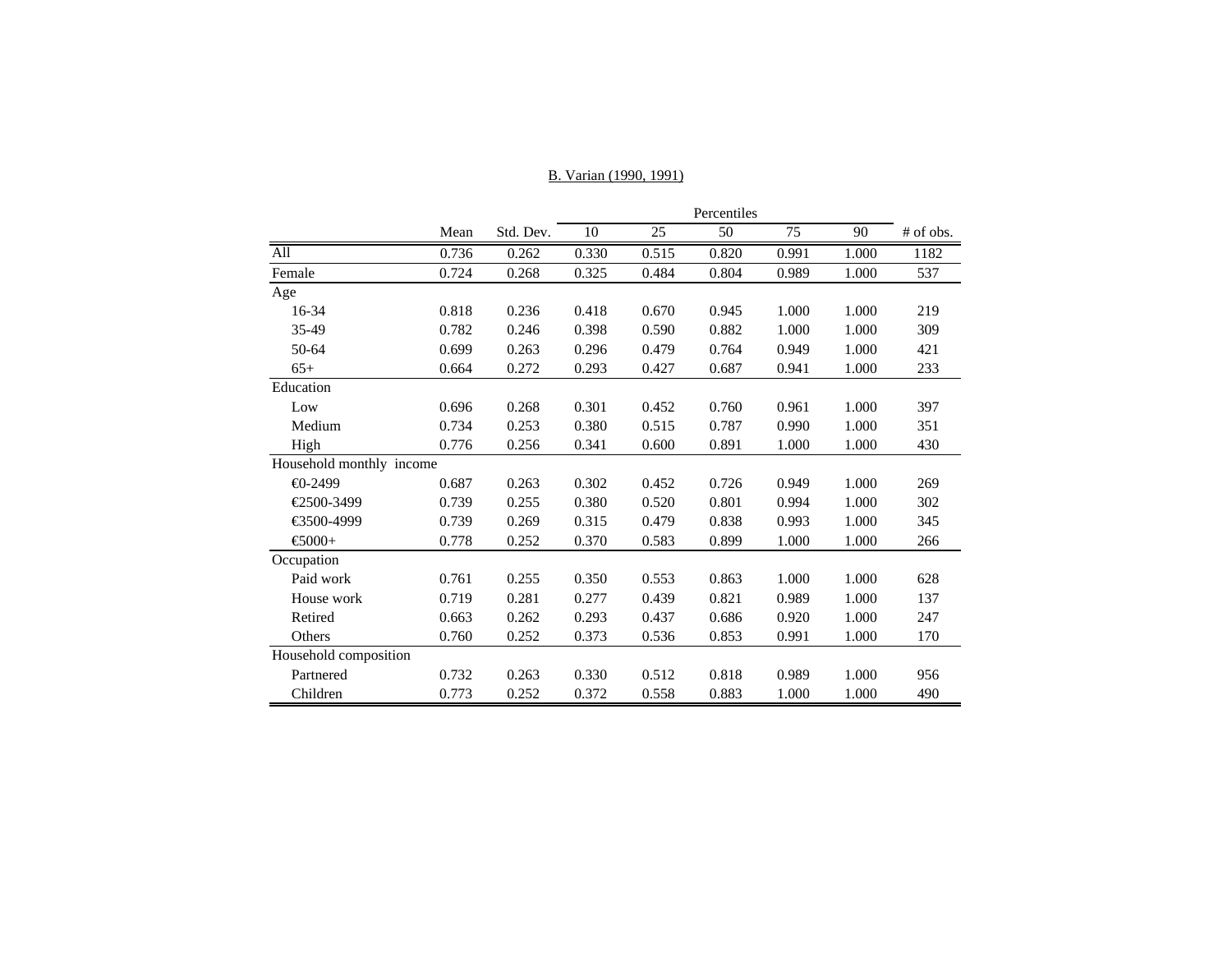|                          | Percentiles |           |    |    |    |    |    |             |
|--------------------------|-------------|-----------|----|----|----|----|----|-------------|
|                          | Mean        | Std. Dev. | 10 | 25 | 50 | 75 | 90 | $#$ of obs. |
| All                      | 22.361      | 2.259     | 19 | 21 | 23 | 24 | 25 | 1182        |
| Female                   | 22.289      | 2.306     | 19 | 21 | 23 | 24 | 25 | 537         |
| Age                      |             |           |    |    |    |    |    |             |
| 16-34                    | 22.950      | 2.147     | 19 | 22 | 24 | 25 | 25 | 219         |
| 35-49                    | 22.773      | 2.176     | 19 | 21 | 23 | 25 | 25 | 309         |
| 50-64                    | 22.057      | 2.185     | 19 | 21 | 22 | 24 | 25 | 421         |
| $65+$                    | 21.811      | 2.387     | 19 | 20 | 22 | 24 | 25 | 233         |
| Education                |             |           |    |    |    |    |    |             |
| Low                      | 21.990      | 2.360     | 19 | 20 | 22 | 24 | 25 | 397         |
| Medium                   | 22.342      | 2.249     | 19 | 21 | 23 | 24 | 25 | 351         |
| High                     | 22.737      | 2.113     | 19 | 21 | 23 | 25 | 25 | 430         |
| Household monthly income |             |           |    |    |    |    |    |             |
| $\bigoplus$ -2499        | 22.086      | 2.263     | 19 | 20 | 22 | 24 | 25 | 269         |
| €2500-3499               | 22.421      | 2.187     | 19 | 21 | 23 | 24 | 25 | 302         |
| €3500-4999               | 22.330      | 2.384     | 19 | 21 | 23 | 24 | 25 | 345         |
| $€000+$                  | 22.613      | 2.147     | 19 | 21 | 23 | 24 | 25 | 266         |
| Occupation               |             |           |    |    |    |    |    |             |
| Paid work                | 22.584      | 2.191     | 19 | 21 | 23 | 24 | 25 | 628         |
| House work               | 22.307      | 2.451     | 19 | 21 | 23 | 24 | 25 | 137         |
| Retired                  | 21.672      | 2.320     | 18 | 20 | 22 | 24 | 25 | 247         |
| Others                   | 22.582      | 2.063     | 19 | 21 | 23 | 24 | 25 | 170         |
| Household composition    |             |           |    |    |    |    |    |             |
| Partnered                | 22.304      | 2.279     | 19 | 21 | 23 | 24 | 25 | 956         |
| Children                 | 22.645      | 2.189     | 19 | 21 | 23 | 24 | 25 | 490         |

## C. Houtman and Maks (1985)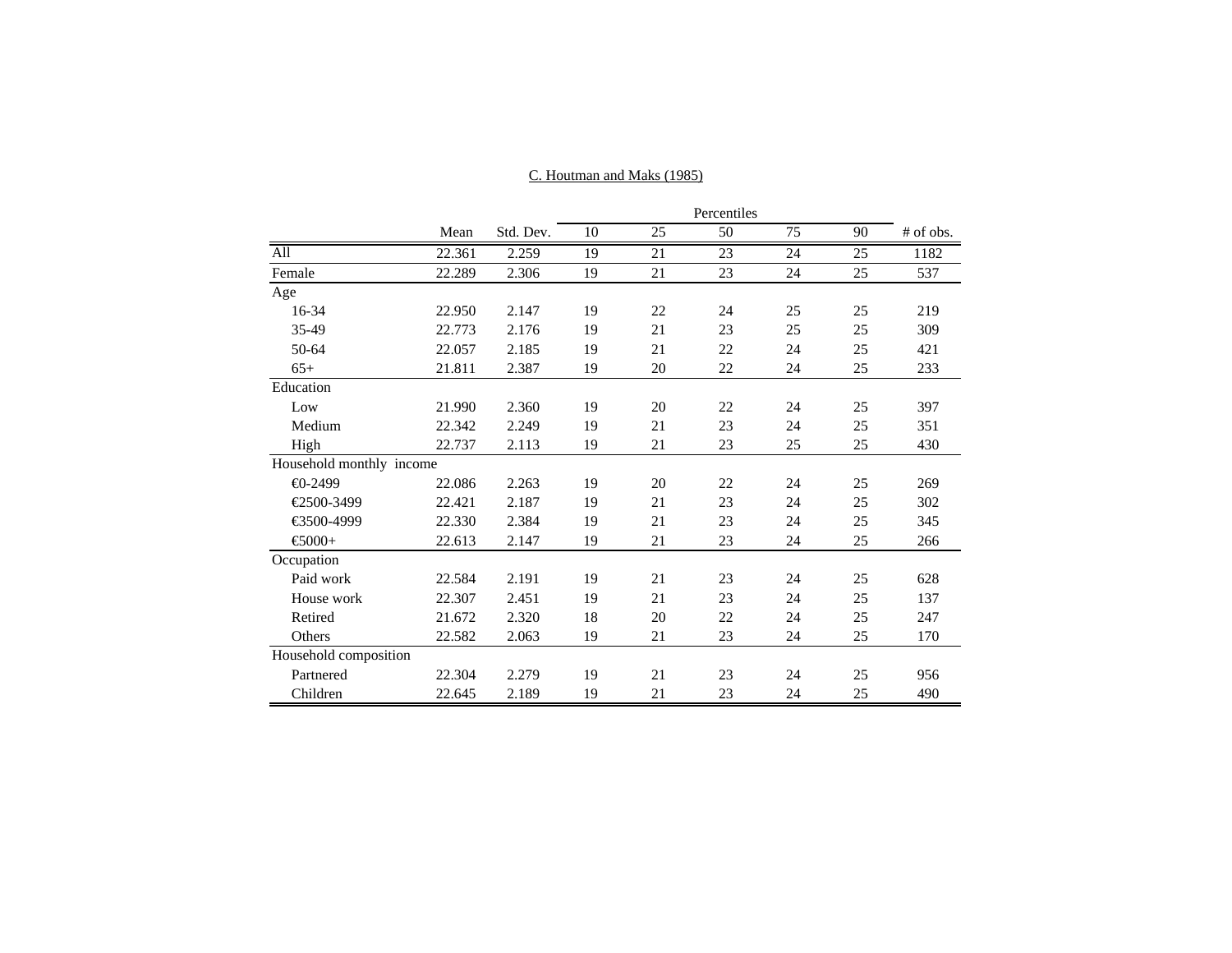Figure 1: The construction of the CCEI for a simple violation of GARP

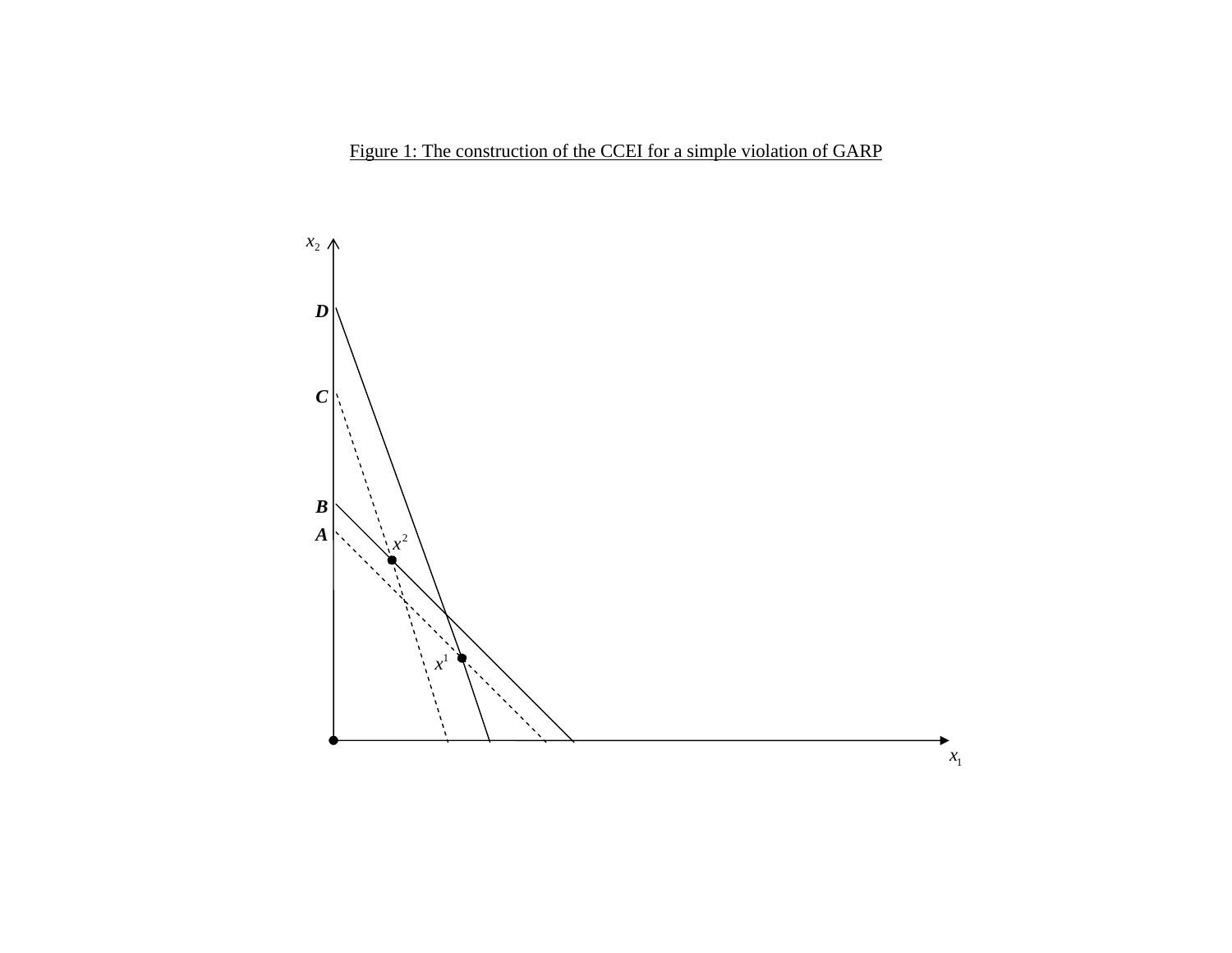

Figure 2A. Varian (1990, 1991) scores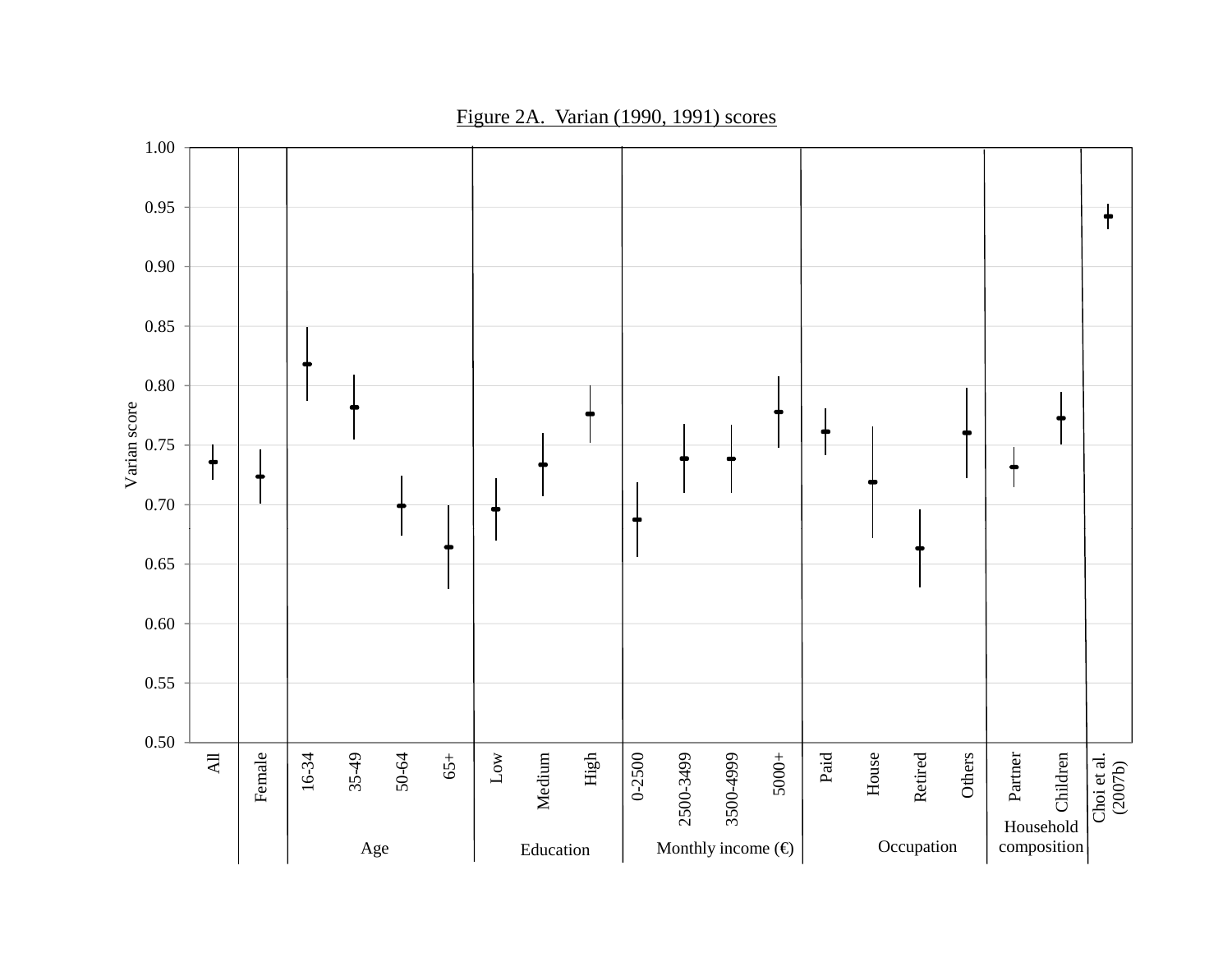

## Figure 2B. Houtman and Maks (1985) scores